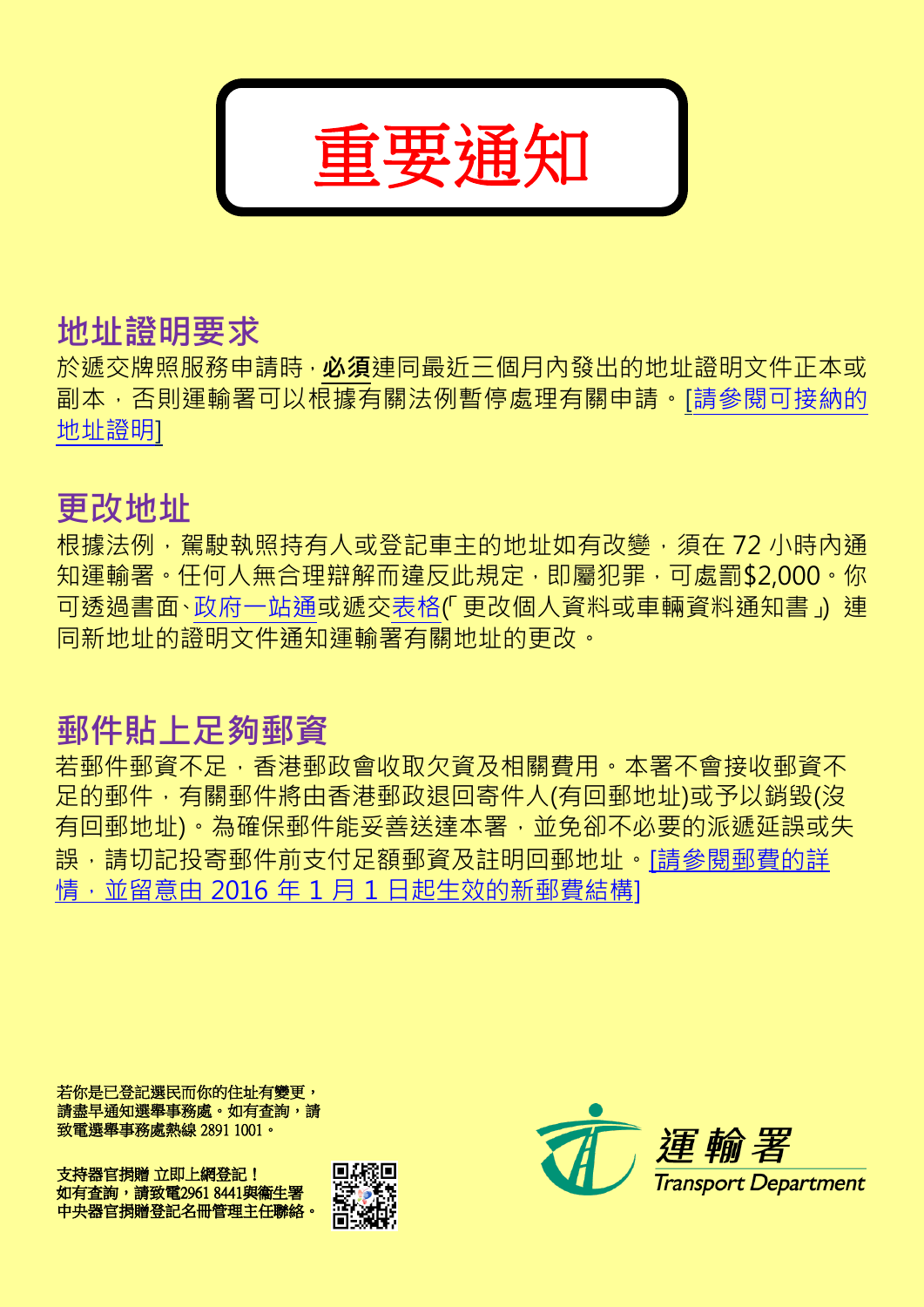

#### **正式駕駛執照及駕駛教師執照 新領、續領及加領申請表 APPLICATION FOR NEW ISSUE, RENEWAL & ADDITION FULL DRIVING LICENCE & DRIVING INSTRUCTOR'S LICENCE**

| (不適用於申請暫准駕駛執照、學習駕駛執照及免試簽發正式駕駛執照)<br>(Not Applicable to Application for Probationary Driving Licence, Learner's Driving Licence or Direct Issue of<br>Full Driving Licence)<br>請閱讀各項須知,並以正楷填寫申請表。請在適當方格內加上 √號,並在標註*號的地方將不適用的項目刪去。<br>Please read the notes overleaf and complete the form in BLOCK LETTERS. Please enter $\checkmark$ in the appropriate<br>box(es) and delete whichever is inapplicable for items marked with *. | 本欄不必填寫 FOR OFFICIAL USE ONLY<br>O<br>Receiving Officer's Signature<br>P                                                                                                                                                                                                                                                        |
|----------------------------------------------------------------------------------------------------------------------------------------------------------------------------------------------------------------------------------------------------------------------------------------------------------------------------------------------------------------------------------------------------------------------------------|--------------------------------------------------------------------------------------------------------------------------------------------------------------------------------------------------------------------------------------------------------------------------------------------------------------------------------|
| 甲部 PART A                                                                                                                                                                                                                                                                                                                                                                                                                        | 申請人資料 PARTICULARS OF APPLICANT                                                                                                                                                                                                                                                                                                 |
| 姓名 NAME<br>*先生<br>$\mathbf{1}$<br>Mr.<br>英文姓名 (姓氏先行, 名字隨後) In English—Surname first, then Other Names<br>夫人<br>$\overline{2}$<br>Mrs.<br>$\mathfrak{Z}$<br>小姐<br>Miss<br>女士<br>4<br>Ms.<br>中文姓名 In Chinese<br>住址 Residential Address                                                                                                                                                                                             | 身分證明文件號碼<br><b>IDENTITY DOCUMENT NO.:</b><br>「注意:本署是以駕駛執照持有人/登記車主的住址為他/她於本署的登記地址,並以該地址與他/她聯絡和郵寄函件。因此,申請人 <u>必須</u> 在本申請表填寫其                                                                                                                                                                                                    |
| 最新的住址。                                                                                                                                                                                                                                                                                                                                                                                                                           | (Note: The residential address of a driving licence holder/registered vehicle owner is his/her registered address in this Department, and will be used for the<br>purposes of contact with him/her and mailing correspondence. Thus, the applicant must fill in his/her updated residential address in this application form.) |
| 如以中文書寫地址,必須清<br>楚寫明樓層,以免郵遞失誤<br>樓 Floor<br>座 Block/Tower<br>室 Flat/Room<br><b>TELESCOPE</b><br>$\mathbf{1}$ $\mathbf{1}$                                                                                                                                                                                                                                                                                                         |                                                                                                                                                                                                                                                                                                                                |
| 大廈/屋苑名稱 Name of Building/Estate                                                                                                                                                                                                                                                                                                                                                                                                  |                                                                                                                                                                                                                                                                                                                                |
| 門牌號數及街道 (或鄉村) 名稱 Number and Name of Street (or Village)<br>1 1 1 1 1 1 1 1 1 1 1 1 1 1 1<br>地區 District                                                                                                                                                                                                                                                                                                                          | 香港 Hong Kong □ 九龍 Kowloon □ 新界 New Territories                                                                                                                                                                                                                                                                                 |
| 通訊地址 Correspondence Address<br>「注意:如你以上所填報的住址並不能用作聯絡和郵遞用途,請在以下填寫你的通訊地址。」<br>(Note: If you cannot use the above residential address for the purposes of contact and mailing, please fill in below your<br>correspondence address.)<br>如以中文書寫地址,必須清<br>楚寫明樓層,以免郵遞失誤<br>室 Flat/Room<br>樓 Floor<br>座 Block/Tower<br><b>The Contract Contract Contract</b><br>大廈/屋苑名稱 Name of Building/Estate                                         | $1 - 1 - 1 - 1 - 1 - 1 - 1$                                                                                                                                                                                                                                                                                                    |
| 門牌號數及街道 (或鄉村) 名稱 Number and Name of Street (or Village)                                                                                                                                                                                                                                                                                                                                                                          |                                                                                                                                                                                                                                                                                                                                |
| 地區 District                                                                                                                                                                                                                                                                                                                                                                                                                      | □ 香港 Hong Kong<br>九龍 Kowloon                                                                                                                                                                                                                                                                                                   |
|                                                                                                                                                                                                                                                                                                                                                                                                                                  | 新界 New Territories                                                                                                                                                                                                                                                                                                             |
| 乙部 PART B                                                                                                                                                                                                                                                                                                                                                                                                                        | 申請內容 DETAILS OF APPLICATION                                                                                                                                                                                                                                                                                                    |
| (1) 申請執照的類型 Licence Applied for<br>□ 正式駕駛執照 Full Driving Licence<br>(申請當日年滿七十歲或以上並申請正式駕駛執照<br>人士適用)<br>(Applicable to a person aged 70 or above on the date<br>of application who applies for Full Driving Licence)<br>執照年期 Licence Period<br>一年期 1-year<br>三年期 3-year                                                                                                                                                           | (2) 所需服務 Required Service<br>新領 First Issue <sup>†</sup> ________ _______ _______ _______<br>續領 Renewal<br>加領 Addition of new entitlement(s)                                                                                                                                                                                   |
| 駕駛教師執照 Driving Instructor's Licence                                                                                                                                                                                                                                                                                                                                                                                              | 請看丁部,並填上車輛類別/組別代號<br>Please see Part D and enter Vehicle Class $code(s)$<br>$ Group\;code(s) $                                                                                                                                                                                                                                 |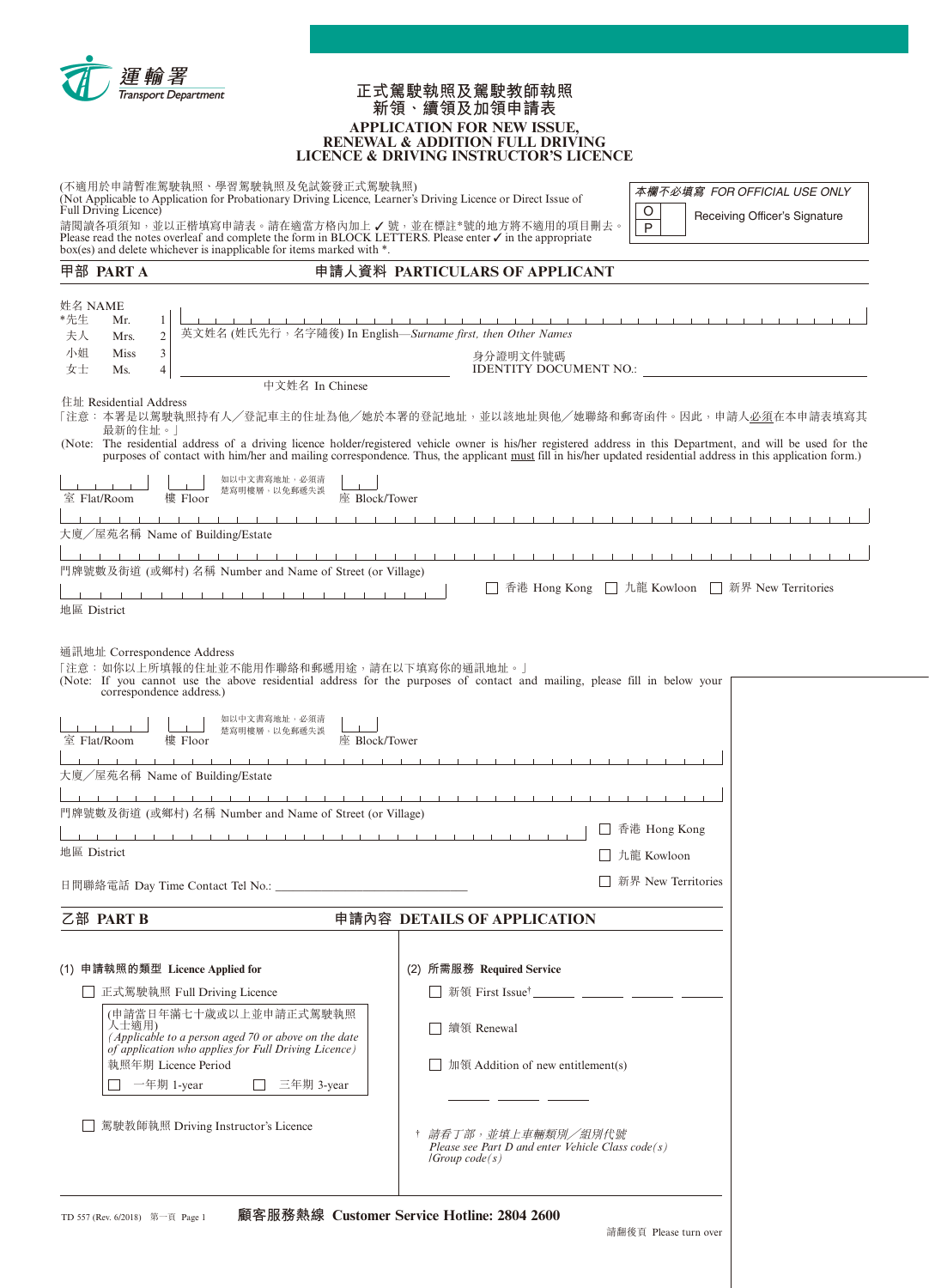### **丙部 PART C 聲明 DECLARATION**

|     | 本人現就以下事項作出聲明:<br>I declare hereby:                                                                                                                                                                                                                                                                                                                                                                                                                  |
|-----|-----------------------------------------------------------------------------------------------------------------------------------------------------------------------------------------------------------------------------------------------------------------------------------------------------------------------------------------------------------------------------------------------------------------------------------------------------|
| (1) | 本人的身體狀況:<br>My physical condition:                                                                                                                                                                                                                                                                                                                                                                                                                  |
|     | 有否身體殘缺(如四肢不全或手足活動不靈,請參閱注意事項(2)):<br>(i)<br>Suffering from any physical handicap such as a missing or defective limb (Please refer to Notes for Attention (2)):<br>□ 有,本人持有運輸署署長發出有關本人通過駕駛能力評估的批准信。<br>8     沒有/No<br>Yes, I have an approval letter granted by the Commissioner for Transport upon passing the driving ability assessment.                                                                                                          |
|     | 現時有否《道路交通(駕駛執照)規例》附表1(請參閱本申請表戊部)內的疾病或身體傷殘:<br>(ii)<br>Suffering from any disease or physical disability as specified in the First Schedule to the Road Traffic (Driving Licences) Regulations (please refer to Part E):<br>$\S \Box$ 沒有/No<br>Yes, I am suffering from __________________________________, which is a disease or physical disability specified in the                                                                               |
|     | First Schedule to the Road Traffic (Driving Licences) Regulations.<br>駕駛時是否須戴眼鏡或矯正視力的鏡片 (請參閱注意事項(17)):<br>(iii)<br>Need to wear glasses or corrective lenses when driving (Please refer to Notes for Attention (17)):<br>$\S \Box \ \overline{\text{f}} / \text{No}$<br>□ 是/Yes                                                                                                                                                                     |
|     | 駕駛時是否須戴助聽器:<br>(iv)<br>Need to wear hearing aids when driving:<br>$\S \Box \ \overline{\oplus} / \mathrm{No}$<br>□ 是/Yes                                                                                                                                                                                                                                                                                                                            |
| (2) | 運輸署署長曾否在任何時間,基於以上(1)(ii) 所提出的疾病或身體傷殘,或任何其他疾病或身體傷殘而拒絕向本人發出駕駛執照或拒絕將其續期:<br>Whether the Commissioner has at any time, because of the disease or physical disability as specified in (1)(ii) above or any other disease or physical disability,<br>refused to issue me a driving licence or renew my driving licence:<br>$\S \Box \ \overline{\text{f}} / \text{No}$<br>□ 有,本人曾患有:__________<br>Yes, please specify the disease or physical disability: |
| (3) | 本人的居留身份 (適用於商用車輛駕駛執照申請人):<br>My residence status (applicable to applicants of Commercial Vehicle Driving Licence):                                                                                                                                                                                                                                                                                                                                  |
|     | 香港永久性居民身份證持有人;或<br>本人是/<br>$\sqrt{2}$<br>the holder of a Hong Kong Permanent Identity Card; or<br>I am                                                                                                                                                                                                                                                                                                                                              |
|     | 香港永久性居民身份證以外的香港身份證持有人;並且不受任何逗留條件所規限,但《入境條例》(第115章)第2(1)條所界定的逗留<br>$\S \Box$<br>期限除外;或<br>the holder of a Hong Kong Identity Card (other than a Hong Kong Permanent Identity Card) and I am not subject to any condition of<br>stay other than a limit of stay as defined in section $2(1)$ of the Immigration Ordinance (Cap 115); or                                                                                                               |
|     | 並非上述兩類居留身份的人士,但本人有需要在香港執行商業駕駛職務。<br>$\frac{1}{2}$<br>not a person of the above residence status, but I am required to perform commercial driving for employment purpose in Hong Kong.                                                                                                                                                                                                                                                               |
| (4) | 本人謹此聲明現時所申請的執照種類未曾被暫時吊銷或取消,而本人亦沒有被取消持有或領取駕駛執照的資格。<br>I hereby declare that the class of licence that I am applying for has not been suspended or cancelled and I am not disqualified from holding or obtaining a<br>driving licence.                                                                                                                                                                                                                |
| (5) | 本人已細閲本申請表格的內容及明白有關「注意事項」。<br>I have read through the content of this application forms and understand the "NOTES FOR ATTENTION".                                                                                                                                                                                                                                                                                                                    |
| (6) | 本人以上聲明均屬真確事實。本人明白如故意在本申請表填報失實資料,根據《道路交通條例》(第 374 章) 第 111 條第 (3) 款的規定,本人可被判罰款<br>\$5,000 及監禁6個月。<br>My declarations above are true and correct. I understand that, if I knowingly make any statement or provide any information in this application form which<br>is false in any material particular, I shall be liable under Section 111(3) of Road Traffic Ordinance (Cap. 374) to a fine of \$5,000 and imprisonment for<br>6 months.           |
|     | 申請人簽署 Signature of Applicant: ________________________________                                                                                                                                                                                                                                                                                                                                                                                      |
|     | 丁部 PART D<br>車輛類別/組別代號 VEHICLE CLASS/GROUP CODES                                                                                                                                                                                                                                                                                                                                                                                                    |
|     | 駕駛執照 ─ 車輛類別代號<br>駕駛教師執照 - 組別代號<br>Vehicle Class Codes                                                                                                                                                                                                                                                                                                                                                                                               |

|                | Driving Licence — Vehicle Class Codes |                                                                  |  |
|----------------|---------------------------------------|------------------------------------------------------------------|--|
| 代號 Code        | 車輛類別                                  | <b>Vehicle Class</b>                                             |  |
| 1              | 私家車                                   | Private Car                                                      |  |
| $\overline{2}$ | 輕型貨車                                  | Light Goods Vehicle                                              |  |
| 3              | 電單車                                   | Motor Cycle                                                      |  |
| 4              | 私家小巴                                  | Private Light Bus                                                |  |
| 5              | 公共小巴                                  | Public Light Bus                                                 |  |
| 6              | 的十                                    | Taxi                                                             |  |
| 9              | 私家巴十                                  | Private Bus                                                      |  |
| 10             | 公共巴士                                  | Public Bus                                                       |  |
| 15             | 傷殘者車輛                                 | Invalid Carriage                                                 |  |
| 16             | 政府車輛                                  | Government Vehicle                                               |  |
| 17             | 專利公共巴士                                | Public Bus - Franchised                                          |  |
| 18             | 中型貨車                                  | Medium Goods Vehicle                                             |  |
| 19             | 重型貨車                                  | Heavy Goods Vehicle                                              |  |
| 20             | 掛接式車輛                                 | <b>Articulated Vehicle</b>                                       |  |
| 21             | 特別用途車輛                                | Special Purpose Vehicle                                          |  |
| 22             | 機動三輪車                                 | Motor Tricycle                                                   |  |
| А              |                                       | 裝有自動傳動系統之車輛<br>Class/Type of vehicle with automatic transmission |  |

| 代號 Code                      | 組別 Group                                                                                  |
|------------------------------|-------------------------------------------------------------------------------------------|
| GP <sub>1</sub>              | 私家車及輕型貨車<br>Private car and light goods vehicle                                           |
| GP <sub>2</sub>              | 公共小巴、私家小巴、公共巴十及私家巴十<br>Public light bus, private light bus, public bus and<br>private bus |
| GP <sub>3</sub>              | 中型貨車、重型貨車及掛接式車輛<br>Medium goods vehicle, heavy goods vehicle and articulated<br>vehicle   |
| GP <sub>4</sub>              | 電單車及機動三輪車<br>Motor cycle and motor tricycle                                               |
| GP 5                         | 政府車輛<br>Government vehicle                                                                |
| 商用車輛類別                       |                                                                                           |
| Commercial vehicle class(es) |                                                                                           |

| 私家小巴、公共小巴、的十、私家巴十、公共巴十、專利公共巴十、中型貨車、 |  |
|-------------------------------------|--|
| 重型貨車、掛接式車輛及特別用途車輛。                  |  |

Private Light Bus, Public Light Bus, Taxi, Private Bus, Public Bus, Public Bus-Franchised, Medium Goods Vehicle, Heavy Goods Vehicle, Articulated Vehicle and Special Purpose Vehicle.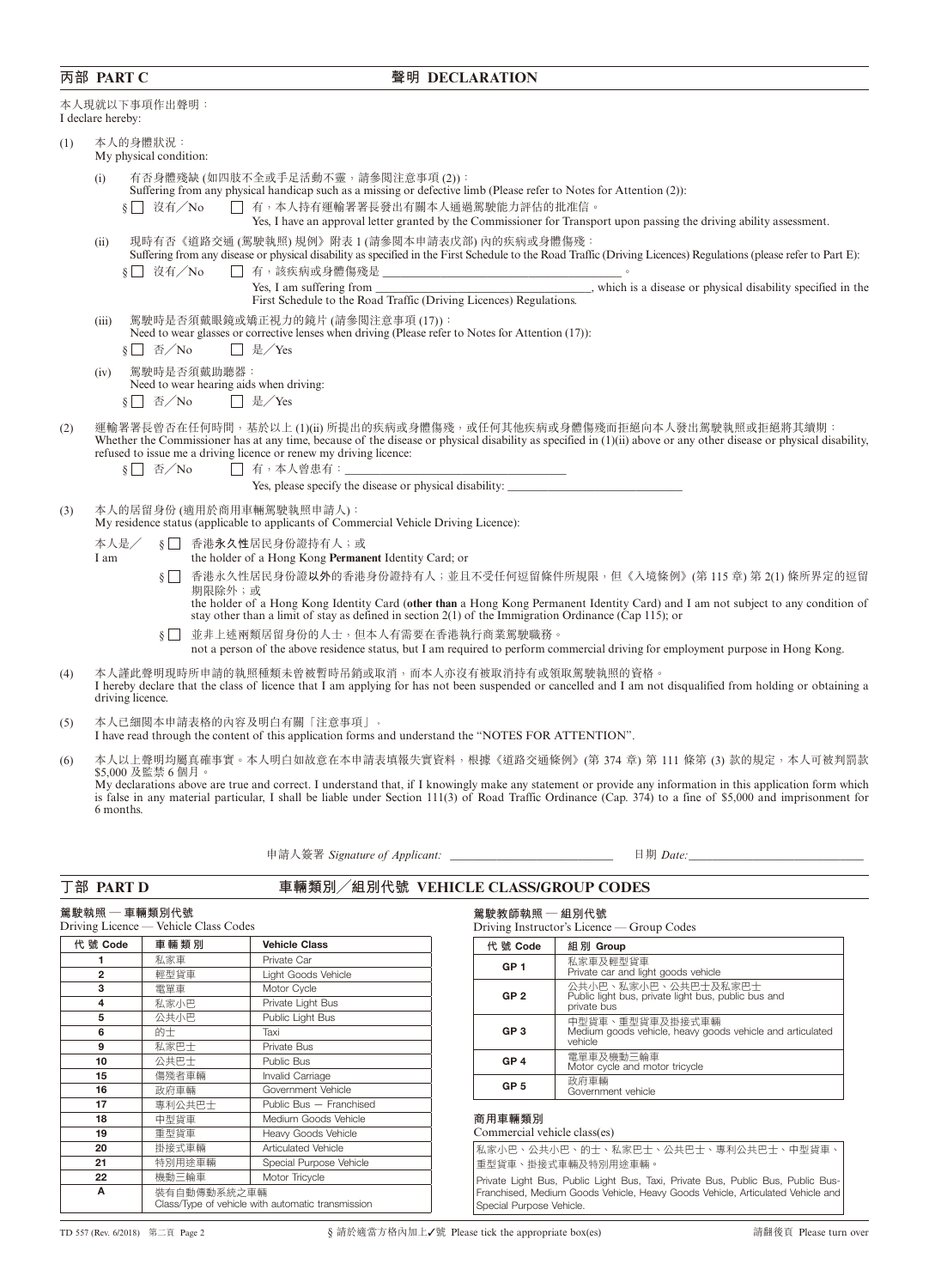|                   | 戊部 PART E                                                                                                                                                                                                                       | 道路交通 (駕駛執照) 規例附表 1 ─ 例外的疾病及身體傷殘<br>First Schedule of Road Traffic (Driving Licences) Regulations – Excepted Diseases and Physical Disabilities                              |              |                 |                                                                                                                                                                                                                                                                                                                                                                                                                                                                                                                                                         |
|-------------------|---------------------------------------------------------------------------------------------------------------------------------------------------------------------------------------------------------------------------------|-----------------------------------------------------------------------------------------------------------------------------------------------------------------------------|--------------|-----------------|---------------------------------------------------------------------------------------------------------------------------------------------------------------------------------------------------------------------------------------------------------------------------------------------------------------------------------------------------------------------------------------------------------------------------------------------------------------------------------------------------------------------------------------------------------|
| (1)<br>$\hat{2}$  | 癲癇症。                                                                                                                                                                                                                            | 高血壓或其他因由, 以致有可能突然暈眩或昏倒以致失去能力。                                                                                                                                               |              |                 |                                                                                                                                                                                                                                                                                                                                                                                                                                                                                                                                                         |
| (3)<br>(4)<br>(5) | 精神紊亂, 以致執照申請人或持有人(視屬何情況而定)有可能根據《精神健康條例》(第136章)被羈留或以住院病人身分在該條例所指的精神病院接受治療。<br>任何導致肌肉不受控制的狀況。<br>未受控制的糖尿病。                                                                                                                        |                                                                                                                                                                             |              |                 |                                                                                                                                                                                                                                                                                                                                                                                                                                                                                                                                                         |
| (6)<br>(7)        | 不能在白天充足光線下讀出與他相距 23 米的登記號碼 (有需要者在配戴眼鏡或其他矯正視力鏡片作為協助,仍不能讀出)。<br>任何其他疾病或傷殘,而該疾病或傷殘很可能令申請人或持有人沒有能力在不危及公眾安全的情況下,有效地駕駛或控制該執照所指的汽車或經適當改裝的汽車;但失聰本身<br>並不當作為上述的傷殘。                                                                       |                                                                                                                                                                             |              |                 |                                                                                                                                                                                                                                                                                                                                                                                                                                                                                                                                                         |
| (1)<br>(2)        | Epilepsy.                                                                                                                                                                                                                       | Liability to sudden attacks of disabling giddiness or fainting due to hypertension or any other cause.                                                                      |              |                 |                                                                                                                                                                                                                                                                                                                                                                                                                                                                                                                                                         |
| (3)<br>(4)        |                                                                                                                                                                                                                                 | receiving treatment as an in-patient in a mental hospital within the meaning of that Ordinance.<br>Any condition causing muscular incoordination.                           |              |                 | Mental disorder for which the applicant for the licence, or, as the case may be, the holder of the licence is liable to be detained under the Mental Health Ordinance (Cap. 136) or is                                                                                                                                                                                                                                                                                                                                                                  |
| (5)<br>(6)<br>(7) | Uncontrolled diabetes mellitus.                                                                                                                                                                                                 | refers without endangering public safety, provided that deafness shall not of itself be deemed to be any such disability.                                                   |              |                 | Inability to read at a distance of 23 metres in good daylight (with the aid of spectacles or other corrective lenses, if worn) a registration mark.<br>Any other disease or disability which is likely to render him incapable of                                                                                                                                                                                                                                                                                                                       |
|                   |                                                                                                                                                                                                                                 | 所需文件及費用 REQUIRED DOCUMENTS AND FEES                                                                                                                                         |              |                 |                                                                                                                                                                                                                                                                                                                                                                                                                                                                                                                                                         |
| (1)<br>(2)        |                                                                                                                                                                                                                                 |                                                                                                                                                                             |              |                 | 身分證明文件的正本或副本(香港永久性居民:香港永久性居民身份證;香港居民:香港身份證;非香港居民:護照或有效旅行證件)(商用車輛類別正式駕駛執照之申請除外);<br>如你持有香港永久性居民身份證,或持有香港身份證 (香港永久性居民身份證以外的香港身份證),並且不受任何逗留條件所規限 (但《入境條例》(第115章) 第2(1) 條所界定的<br>逗留期限除外),請提供你的香港永久性居民身份證的正本或副本,或香港身份證的正本或副本及有效旅行證件的正本 <u>及</u>                                                                                                                                                                                                                                                                                                              |
| (3)<br>(4)<br>(5) | 加領申請);<br>現時地址的證明 (住址及通訊地址) 正本或副本,而該地址證明需發出距今不超過三個月 (包括水電煤或電訊公司收費單、銀行、保險公司、政府部門、本地大學、國際或本地<br>註冊的慈善機構發出的文件) 所有可接納的地址證明載列於本署網站 (http://www.td.gov.hk/tc/public_services/licences_and_permits/proof_of_address/index.html)。如有查詢,可 |                                                                                                                                                                             |              |                 |                                                                                                                                                                                                                                                                                                                                                                                                                                                                                                                                                         |
| (6)<br>(7)<br>(8) | 致電 2804 2600;                                                                                                                                                                                                                   | 駕駛政府車輛許可證 (GF8) 或所屬政府部門發出的證明信函 (只適用於申請或續期政府車輛駕駛執照); 及<br>及數字) 及日間聯絡電話號碼;請勿郵寄現款。                                                                                             |              |                 | 《有效的公共小巴司機職前訓練課程證書正本 (證書)如:「列用的完成課程日期須為何等正干部。我取得日期之前的一年內) 。〈只適用於申領公共小巴正式駕駛執照的人士〉<br>有效的公共小巴司機職前訓練課程證書正本 (證書內所列明的完成課程日期須為申請正式駕駛執照日期之前的一年內) 。〈只適用於申領公共小巴正式駕駛執照的人士〉<br>應繳費用——如以支票/銀行本票付款,請劃線並寫明 <b>「香港特別行政區政府」</b> 為收款人,並在支票/銀行本票背面寫上你的姓名、身分證                                                                                                                                                                                                                                                                                                              |
|                   | 正式香港駕駛執照                                                                                                                                                                                                                        |                                                                                                                                                                             |              | 費用(S)<br>$900*$ | 有效期<br>10 <sup>4</sup>                                                                                                                                                                                                                                                                                                                                                                                                                                                                                                                                  |
|                   | 申請人年齡為 60 歲或以下<br>(a)<br>(b)                                                                                                                                                                                                    | 申請人年齡為 60 歲以上但未滿 70 歲<br>----就有效期的每一年而言牌費(不足一年的零數亦作一年計)<br>──交通意外傷亡援助基金每年徵款                                                                                                 |              | $\frac{52}{38}$ | 至申請人年滿 70 歲前一日或 3 年,兩者以較長者為準。                                                                                                                                                                                                                                                                                                                                                                                                                                                                                                                           |
|                   | 申請人年齡為 70 歲或以上<br>(c)                                                                                                                                                                                                           | 一就有效期的每一年而言牌費                                                                                                                                                               |              | 52              | 1年或 3年,視乎申請人的選擇。                                                                                                                                                                                                                                                                                                                                                                                                                                                                                                                                        |
|                   | (d) 駕駛教師執照                                                                                                                                                                                                                      | ――交通意外傷亡援助基金每年徵款                                                                                                                                                            |              | 38<br>760       | 1年                                                                                                                                                                                                                                                                                                                                                                                                                                                                                                                                                      |
|                   | *包括交通意外傷亡援助基金徵款\$380<br>瀏覽運輸署網頁 (www.td.gov.hk)。                                                                                                                                                                                |                                                                                                                                                                             |              |                 | 有關申請費用或會更改。如欲知最新費用,你可於本署各牌照事務處詢問處、或致電顧客服務熱線 2804 2600/1823 電話中心查詢、參閲牌照事務處的牌照費用表 (TD341) 或                                                                                                                                                                                                                                                                                                                                                                                                                                                               |
| (1)<br>(2)        |                                                                                                                                                                                                                                 |                                                                                                                                                                             |              |                 | Original or photocopy of identity document (Hong Kong Permanent Identity Card for Hong Kong permanent residents; Hong Kong Identity Card for Hong Kong residents; passport or valid travel document for non Hong Kong resident<br>to any condition of stay other than a limit of stay as defined in section 2(1) of the Immigration Ordinance (Cap. 115), please provide the original or photocopy of your Hong Kong<br>Permanent Identity Card, or original or pho                                                                                     |
| (3)<br>(4)        | Full Driving Licence);                                                                                                                                                                                                          |                                                                                                                                                                             |              |                 | <b>Original</b> driving test form (not applicable to: (a) renewal of full driving licence; (b) first issue of or addition of driving entitlement to full driving licence after completion of the probationary driving test form (no                                                                                                                                                                                                                                                                                                                     |
| (5)               |                                                                                                                                                                                                                                 | permits/proof_of_address/index.html). For enquiries, please call 2804 2600;                                                                                                 |              |                 | Original or photocopy of proof of present address (residential address and correspondence address) which is issued not more than 3 months from now (includes utility or<br>telecommunication bills, documents issued by banks, insurance companies, government departments, local universities, international charitable organizations or charitable<br>organizations registered in Hong Kong. The full list of acceptance proof of address is available at this Department's website (http://www.td.gov.hk/en/public_services/licences_and_            |
| (6)               | Vehicle only); and                                                                                                                                                                                                              |                                                                                                                                                                             |              |                 | Government driving permit (GF8) or documentary proof issued by Government department (applicable to application for issue or renewal of driving licence for Government                                                                                                                                                                                                                                                                                                                                                                                  |
| (7)<br>(8)        |                                                                                                                                                                                                                                 | be within the year preceding the date of application for full driving licence). (Only for applicants for full driving licence for Public Light Bus)                         |              |                 | Original of valid course certificate of the Pre-service Training Course for Public Light Bus Drivers (the date of completion of the course as specified in the course certificate should<br>The appropriate fee-if paid by cheque/cashier order, please make cheque/cashier order payable to either "The Government of the Hong Kong Special Administrative Region" or<br>"The Government of the HKSAR" and crossed. Please write down your name, first four characters/digits of your identity document number and daytime contact; cash should not be |
|                   | sent by post.<br>Full Hong Kong Driving Licence<br>(a) For applicants aged 60 or below                                                                                                                                          |                                                                                                                                                                             |              | $\text{Fee}(S)$ | Validity                                                                                                                                                                                                                                                                                                                                                                                                                                                                                                                                                |
|                   |                                                                                                                                                                                                                                 | (b) For applicants aged above 60 but below 70<br>—Licence fee for every year (or any part thereof) of validity period                                                       |              | $900*$<br>52    | 10 years<br>Up to the day before the applicant reaches the age of 70                                                                                                                                                                                                                                                                                                                                                                                                                                                                                    |
|                   |                                                                                                                                                                                                                                 | -Traffic Accident Victims Assistance Fund annual levy                                                                                                                       |              | 38              | or 3 years, whichever is longer.                                                                                                                                                                                                                                                                                                                                                                                                                                                                                                                        |
|                   | (c)                                                                                                                                                                                                                             | For applicants aged 70 or above<br>-Licence fee for every year of validity period                                                                                           |              | 52              | 1 year or 3 years (depending on the applicant's choice)                                                                                                                                                                                                                                                                                                                                                                                                                                                                                                 |
|                   | (d) Driving Instructor's Licence                                                                                                                                                                                                | -Traffic Accident Victims Assistance Fund annual levy                                                                                                                       |              | 38<br>760       | 1 year                                                                                                                                                                                                                                                                                                                                                                                                                                                                                                                                                  |
|                   |                                                                                                                                                                                                                                 | *Including Traffic Accident Victims Assistance Fund levy \$380                                                                                                              |              |                 | The application fee may be subject to change. For enquiry about the updated application fee, you may make enquiries at the enquiry counters of Licensing Offices or from Customer Service Hotline 2804 2600/1823 Call Centre,                                                                                                                                                                                                                                                                                                                           |
|                   |                                                                                                                                                                                                                                 | 郵遞/投遞箱申請 APPLICATION BY POST / DROP BOX                                                                                                                                     |              |                 |                                                                                                                                                                                                                                                                                                                                                                                                                                                                                                                                                         |
| (1)               | 字)及日間聯絡電話號碼。                                                                                                                                                                                                                    | 請在支票/銀行本票背面寫上你的姓名、身分證明文件號碼首4個字(包括英文字母及數                                                                                                                                     |              | (3)             | 郵資不足的信件將不獲接收。為使郵件能妥善送達本署,請確保郵件貼上足夠郵資及<br>註明回郵地址。請參閱注意事項(7)。                                                                                                                                                                                                                                                                                                                                                                                                                                                                                             |
|                   |                                                                                                                                                                                                                                 | Please write down your name, first four characters/digits of your identity document number<br>and daytime contact telephone number on the back of the cheque/cashier order. |              |                 | Underpaid mail items will be rejected. For proper delivery of your mail items to the<br>department, please ensure your mail items bear sufficient postage with return address. Please                                                                                                                                                                                                                                                                                                                                                                   |
| (2)               | 銀行名稱<br>Name of bank                                                                                                                                                                                                            | 請填上你的付款資料。Please fill in your remittance details.                                                                                                                           |              | 填寫的住址/通訊地址。     | refer to Notes for Attention (7).<br>為方便本署郵寄本申請表所申請的執照給你,請在以下填上你的姓名及你於本申請表甲部所                                                                                                                                                                                                                                                                                                                                                                                                                                                                           |
|                   | 付款總額<br>Amount paid<br>支票/銀行本票號碼                                                                                                                                                                                                |                                                                                                                                                                             |              |                 | To facilitate us to mail the licence applied under this application form to you, please fill in below your name and residential address/correspondence address provided in Part A of this application form.                                                                                                                                                                                                                                                                                                                                             |
|                   |                                                                                                                                                                                                                                 |                                                                                                                                                                             |              | 姓名 Name         | <u> 1989 - Johann Harry Harry Harry Harry Harry Harry Harry Harry Harry Harry Harry Harry Harry Harry Harry Harry Harry Harry Harry Harry Harry Harry Harry Harry Harry Harry Harry Harry Harry Harry Harry Harry Harry Harry Ha</u>                                                                                                                                                                                                                                                                                                                    |
|                   | Cheque/Cashier Order No.<br>請參閲注意事項(7)。                                                                                                                                                                                         | 如以郵遞申請,請寄往以下地址 (請沿虛線剪下)<br>郵資不足的信件將不獲接收。為使郵件能妥善送達本署,請確保郵件貼上足夠郵資及註明回郵地址。                                                                                                     |              |                 |                                                                                                                                                                                                                                                                                                                                                                                                                                                                                                                                                         |
|                   |                                                                                                                                                                                                                                 |                                                                                                                                                                             |              |                 | 住址/通訊地址 Residential Address/Correspondence Address                                                                                                                                                                                                                                                                                                                                                                                                                                                                                                      |
|                   |                                                                                                                                                                                                                                 | 運輸署觀塘牌照事務處<br>東九龍郵政信箱68115號                                                                                                                                                 |              |                 |                                                                                                                                                                                                                                                                                                                                                                                                                                                                                                                                                         |
|                   |                                                                                                                                                                                                                                 |                                                                                                                                                                             | <b>TD557</b> |                 |                                                                                                                                                                                                                                                                                                                                                                                                                                                                                                                                                         |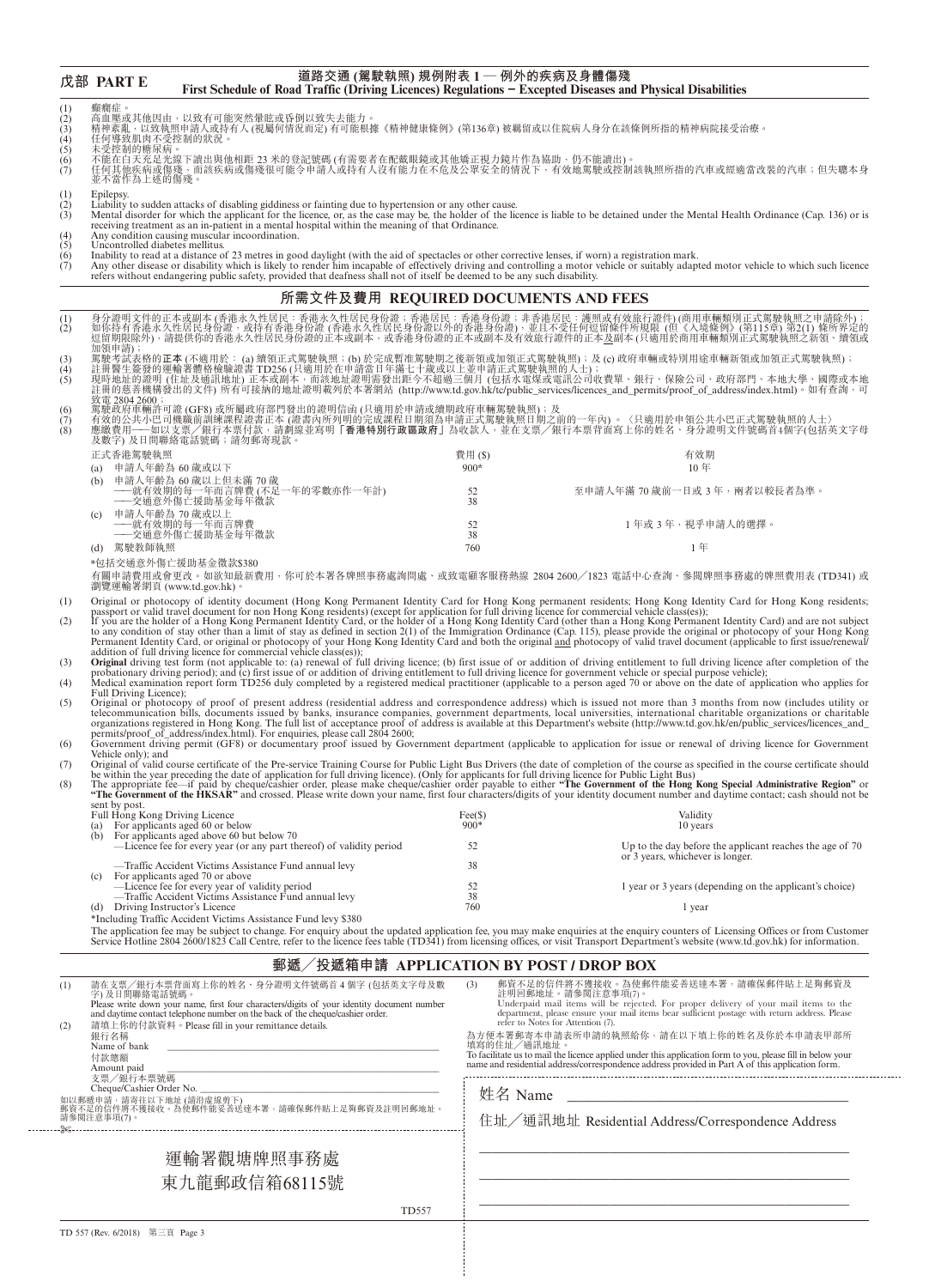#### **注意事項 NOTES FOR ATTENTION**

#### 一般事項

- <mark>(1) 在填寫本申請表前,請你閱讀本署《怎樣申請駕駛執照》小冊子。你可在運輸署各牌照事務處索取這小冊子,或瀏覽運輸署網站:www.td.gov.hk。</mark><br>(2) 殘疾人士如欲申請駕駛執照,請聯絡本署駕駛事務組 (電話:2713 7262) 安排駕駛能力評估,若你能通過上述的評估或檢查,運輸署署長將向你發出批准 (2) 殘疾人士如欲申請駕駛執照,請聯絡本署駕駛事務組 (電話:2713 7262) 安排駕駛能力評估,若你能通過上述的評估或檢查,運輸署署長將向你發出批准<br>信,參加駕駛考試及申領合適的駕駛執照。
- 
- (3) 如你在日後患上任何疾病或身體傷殘可令你在駕駛時對公眾構成危險,你須立即以書面向運輸署署長報告。
- (4) 如果申請由代理人遞交,代理人必須同時出示其本人的身分證明文件正本,以作記錄。
- (5) 若有法庭命令指示運輸署署長拒絕向你簽發駕駛執照,運輸署署長無權向你簽發有關牌照。
- (6) 有關申領駕駛執照,如申請人曾以支票支付未繳付的交通罰款,運輸署會在以支票付款日七個工作天後,才辦理有關申請。
- (7) 若郵件郵資不足,香港郵政會收取欠資及相關費用。本署不會接收郵資不足的郵件,有關郵件將由香港郵政退回寄件人 (有回郵地址) 或予以銷毀 (沒有回 郵地址)。為確保郵件能妥善送達本署,並免卻不必要的派遞延誤或失誤,請切記投寄郵件前支付足額郵資及註明回郵地址。[請參閲郵費的詳情,並留意
- 由2016年1月1日起生效的新郵費結構-http://www.hongkongpost.hk/]<br>(8) 運輸署署長在處理牌照申請時,可要求**申請人出示其現時地址的證明**,以及可在申請人出示該等證明之前,<u>暫停處理該申請</u>。因此,請申請人士帶同現時<br>地址的證明,並在牌照事務處人員要求下,出示該地址證明。

#### 只適用於正式駕駛執照申請人(第9-11項)

- (9) 你可在完成有關車輛類別的暫准駕駛期後三年內申領該車輛類別的正式駕駛執照;否則,你須重新申請學習駕駛執照,在有關車輛類別駕駛測驗中取得<br>一 合格,並在再完成暫准駕駛期後,才能申請該車輛類別的正式駕駛執照。
- (10) 倘你在暫准駕駛期內觸犯指定的交通違例事項但並未被法庭定罪,你仍可申領正式駕駛執照。不過,如果你日後被法庭裁定該項違例罪名成立,則已獲<br> 發的正式駕駛執照將會**被取消**,而已繳付的牌照費將不會獲得退還。因此,在申請正式駕駛執照時,請留意你曾否在暫准駕駛期間觸犯指定的交通違例 事項,及是否已符合領取正式駕駛執照的資格,以免日後因有關違例事項被定罪而引致你的正式駕駛執照被取消。
- 
- (11) 如你的正式駕駛執照,因在暫准駕駛期內曾觸犯了一次「輕微」道路交通違例事項而被取消,你需要在正式駕駛執照被取消日起計 3 年內申請重新發出<br> 暫准駕駛執照。在圓滿完成所需要延長的暫准駕駛期後,你便可以再次申領正式駕駛執照。<br>(12) 如欲申請新領、續領或加領商用車輛之正式駕駛執照,你必須是有效的香港永久性居民身份證持有人;或是香港永久性居民身份證以外的香港身份證持<br> 有人,並且不受任何逗留條件所規限 (但《入境條例》(第

#### 強制修習駕駛改進課程

(13) 如你曾被要求修習和完成強制駕駛改進課程而你並未遵從該要求完成有關課程,運輸署署長不得向你發出或重新發出駕駛執照,或將駕駛執照續期。

### 公共小巴司機職前訓練課程

(14) 所有申領公共小巴正式駕駛執照的人士,須通過由本署舉辦的相關駕駛考試,及在遞交申請前完成經本署核准的公共小巴司機職前訓練課程並獲取有關的職前<br>訓練學校所發出的有效課程證書,才可申領該車輛類別的正式駕駛執照。該課程證書有效期為完成課程日期起計一年內。有關公共小巴司機職前訓練課程的詳 情,請瀏覽運輸署網站 : www.td.gov.hk。

#### 更改個人資料

- (15) 如任何駕駛執照持有人/登記車主曾向運輸署署長提供其**姓名、地址或身分證明文件有所改變**,他/她須在改變出現後 72 小時內以書面或遞交已填妥的<br>運輸署表格TD559,將有關改變通知運輸署署長,並需提交有關改變的證明。任何人無合理辯解而違反此規定,即屬犯罪,可處罰款 \$2,000 元。如屬姓 名的改變或身分證明文件的改變,駕駛執照持有人/登記車主亦須將現有的駕駛執照正本 (如持有)、駕駛教師執照正本 (如持有)、車輛登記文件正本 (如 持有)、車輛牌照 (如持有) 及自訂登記號碼分配證明書 (如持有) 送交運輸署署長,以作修改。
- (16) 所有在本署以你的身分證明文件號碼登記的車輛牌照或駕駛執照的記錄,會根據你在本申請表內填報的地址而同時更改。
- (17) 如欲運輸署署長刪除在駕駛執照和駕駛教師駕駛執照內「須戴眼鏡或矯正視力的鏡片」的駕駛限制,申請人須遞交由註冊醫生或專業視光師發出的證明 書 **(正本及副本)**,並附上駕駛執照或駕駛教師駕駛執照**正本** (如持有)。

### General Information<br>(1) You are advise

- You are advised to read the information booklet "How to Apply for a Driving Licence" before completion of this application form. You can obtain this
- booklet at all Licensing Offices or our website: www.td.gov.hk.<br>
(2) People with disabilities who wish to apply for a driving licence may contact Driving Services Section of Transport Department (Tel.: 2713 7262) for the a
- 
- (3) If you subsequently suffer from any disease or physical disability which may cause the driving by you to be a source of danger to the public, you should<br>report in writing to the Commissioner for Transport immediately.<br>
- 
- (6) If applicant has used cheque to settle payment of outstanding traffic fines, application for issue/renewal of driving licence would only be processed after<br>
7 working days from the date of cheque payment.<br>
(7) Underpa
- 

#### Only Applicable to Full Driving Licence Applicant (Item 9-11)

- 
- (9)<br>You can apply for full driving lieence for the respective vehicle class(s) with a 3 years from the date of completion of the relevant vehicle class<br>(solution) is a star and complete the probationary driving lience. So
- 
- 

Mandatory Attendance of Driving Improvement Course

(13) If you have been required to attend and complete mandatory attendance of driving improvement course(s) and you have not complied with the requirement, the Commissioner for Transport shall not issue, reissue or renew a

#### Pre-service Training Course for Public Light Bus Drivers

(14) All applicants for full driving licence for Public Light Bus shall pass the relevant driving test administered by this department, complete the Pre-service<br>Training Course for Public Light Bus Drivers as approved by t

#### Change of Personal Particulars

- (15) If a change occurs in the name, address or identity document of a driving licence holder/registered vehicle owner previously provided by the driving licence holder/registered vehicle owner bandly involved by the driv
- 
- this Department will also be changed.<br>(17) If you wish to apply to the Commissioner for Transport for deletion of the driving restriction "To wear glasses or corrective lenses", please provide **original**<br>**and copy** of medi **original** driving instructor's licence (if applicable).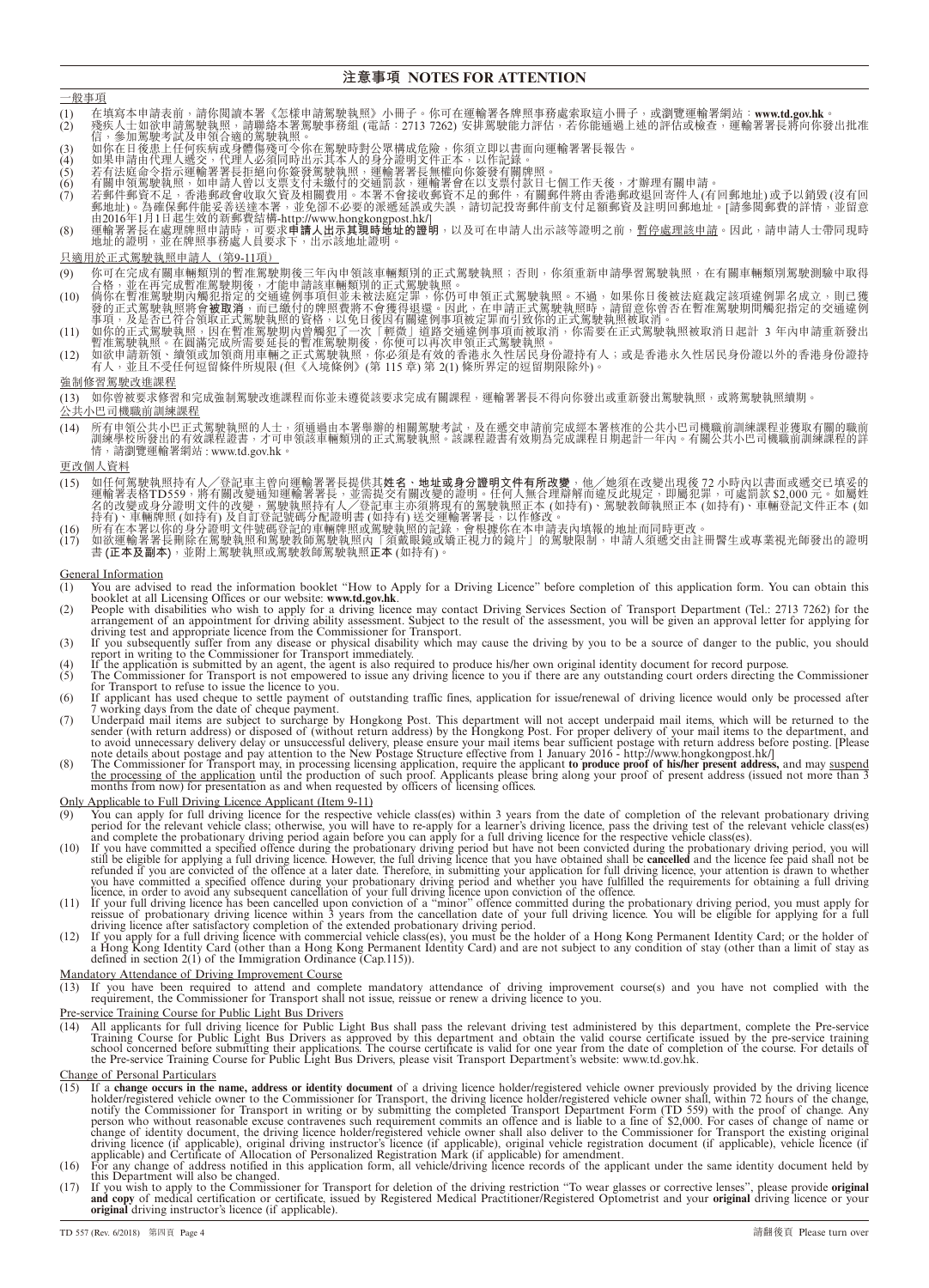#### **交回申請表地點 PLACE OF SUBMISSION**

#### 填妥申請表後,可

- (甲) 郵寄至東九龍郵政信箱 68115 號,運輸署觀塘牌照事務處 (本署收到申請後,會在10 個工作天內將成功申請的執照以掛號信寄回給你。如你在遞交申請後 四個星期內仍未收到有關執照,請致電2804 2600與運輸署聯絡,以便作出跟進)。郵資不足的信件將不獲接收。為使郵件能妥善送達本署,請確保郵件貼 上足夠郵資及註明回郵地址。請參閲注意事項(7);或
- (乙) 親自或由代理人交回下列地點 (如果申請由代理人遞交,代理人必須出示其本人的身分證明文件正本,以作記錄):——
	- -) 香港金鐘道 95 號統一中心 3 樓運輸署香港牌照事務處;或
	- 二) 九龍長沙灣道 303 號長沙灣政府合署 2 樓運輸署九龍牌照事務處;或
	- 三) 九龍觀塘鯉魚門道 12 號東九龍政府合署 5 字樓運輸署觀塘牌照事務處;或
	- (四) 新界沙田上禾輋路 1 號沙田政府合署 2 樓運輸署沙田牌照事務處。

本署在處理你的申請後,會將你遞交的文件副本銷毀。如需查詢運輸署各牌照事務處服務時間,可致電 2804 2600 或瀏覽運輸署網站: www.td.gov.hk。

#### You can submit your application either

- (A) By post to Transport Department Kwun Tong Licensing Office, P. O. Box 68115, Kowloon East Post Office, Kowloon (upon receipt of application, the successfully applied licence will be posted to you by registered post within 10 working days. If you have not received the licence 4 weeks from the date of submission, please contact Transport Department at 2804 2600 for follow up action). Underpaid mail items will be rejected. For proper delivery of your mail items to the department, please ensure your mail items bear sufficient postage with return address. Please refer to Notes for Attention (7); or
- (B) In person or by agent to (if the application is submitted by an agent, the agent is required to produce his/her own original identity document for record purpose):—
	- (1) Transport Department Hong Kong Licensing Office at 3/F., United Centre, 95 Queensway, Hong Kong; or
	- (2) Transport Department Kowloon Licensing Office at 2/F., Cheung Sha Wan Government Offices, 303 Cheung Sha Wan Road, Kowloon; or
	- (3) Transport Department Kwun Tong Licensing Office at 5/F., Kowloon East Government Offices, 12 Lei Yue Mun Road, Kowloon; or
	- (4) Transport Department Sha Tin Licensing Office at 2/F., Sha Tin Government Offices, 1 Sheung Wo Che Road, Sha Tin, New Territories.

Transport Department will destroy the submitted document copy after processing your application. For enquiry on service hours of Transport Department licensing offices, please call 2804 2600 or visit our website: www.td.gov.hk.

#### **續領執照 RENEWAL OF LICENCE**

- (1) 正式駕駛執照/駕駛教師執照
	- (a) 你可於執照屆滿日期前四個月內申請續領,新執照將於現時執照屆滿日後一日起生效。
	- (b) 在執照屆滿後十五日內續領的新執照將於現時執照屆滿日後一日起生效。
	- (c) 在執照屆滿期十五日後續領的新執照將於續領日起生效。
	- (d) 凡執照已屆滿超過三年,不得續領。

- (1) Full Driving Licence/Driving Instructor's Licence You may apply for renewal of licence within four months prior to the expiry date of the current licence. Licence renewed in advance will be valid from the day immediately after its current expiry date.
	- (b) Licence renewed within 15 days after its current expiry date is to become effective from the day immediately after its current expiry date.
	- (c) Licence renewed after 15 days of its expiry is to be effective from the date of renewal.
	- (d) Licence which has expired for a period of more than three years shall not be renewed.

#### **個人資料的說明 NOTES ABOUT PERSONAL DATA**

#### 收集目的

- (1) 運輸署會使用透過本申請表所獲得的個人資料作以下用途:
	- (a) 辦理有關審批你在本申請表中所提出的申請的事務;
	- (b) 依照道路交通 (車輛登記及領牌) 規例第 4(2) 條的規定,保存一份車輛記錄,讓市民索閱;*(*只適用於與車輛有關的申請*)*
	- (c) 依照道路交通 (駕駛執照) 規例第 39 條的規定,保存一份詳列駕駛執照上各細項的記錄;*(*只適用於與駕駛執照有關的申請*)*
	- (d) 辦理有關交通及運輸的事務;及
	- (e) 方便運輸署與你聯絡。
- (2) 你必須提供本申請表所要求的個人資料。假如你未能提供所需資料,你的申請可能不獲接納。

#### 獲轉交資料的部門/人士

- (3) 你透過本申請表所提供的個人資料會向下列人士/部門公開:
	- (a) 其他政府部門、決策局及有關機構,以作上述第 1 段所列的用途;
	- (b) 任何人士, 以作上述第 1 段 (b) 項所列的用途;及
	- (c) 隧道公司、青馬管制區營運者及青沙管制區營運者,以便該等機構執行與交通及運輸有關的法定職責。

#### 索閱個人資料

(4) 根據個人資料 (私隱) 條例第 18 及 22 條及附表 1 第 6 條,你有權索閱及修正你的個人資料。你的索閱權包括獲取本申請表所提供的個人資料副本一份。 查詢

(5) 有關透過本申請表收集的個人資料的查詢,包括索閱及修正資料,應寄往香港金鐘道 95 號統一中心 3 樓牌照事務組行政主任/首次登記税收啓。

#### Purposes of Collection

- (1) The personal data provided by means of this form will be used by Transport Department for the following purposes:
	- (a) activities relating to the processing of your application in this form;
	- (b) maintenance of a register of vehicles for public access under regulation 4(2) of the Road Traffic (Registration and Licensing of Vehicles) Regulations; *(applicable to vehicle-related applications only)*
	- (c) maintenance of a record of particulars of driving licences under regulation 39 of the Road Traffic (Driving Licences) Regulations;
	- *(applicable to driving licence-related applications only)* activities relating to traffic and transport matters; and
	- (e) facilitating communication between Transport Department and yourself.

(2) It is obligatory for you to supply the personal data as required by this form. If you fail to supply the required data, your application may be refused.

#### Classes of Transferees

- (3) The personal data you provided by means of this form may be disclosed to:
	- (a) other Government departments, bureaux and relevant organizations for the purposes mentioned in paragraph 1 above;
	- (b) any person for the purpose mentioned in paragraph 1(b) above; and
- (c) tunnel companies, Tsing Ma Control Area operator and Tsing Sha Control Area operator for execution of their statutory duties in traffic and transport matters.

#### Access to Personal Data

(4) You have a right of access and correction with respect to personal data as provided for in sections 18 and 22 and principle 6 of Schedule 1 of the Personal Data (Privacy) Ordinance. Your right of access includes the right to obtain a copy of your personal data provided by this form.

#### Enquiries

(5) Enquiries concerning the personal data collected by means of this form, including the making of access and corrections, should be addressed to the Licensing Section, 3/F, United Centre, 95 Queensway, Hong Kong. (Attn: Executive Officer/FRT)